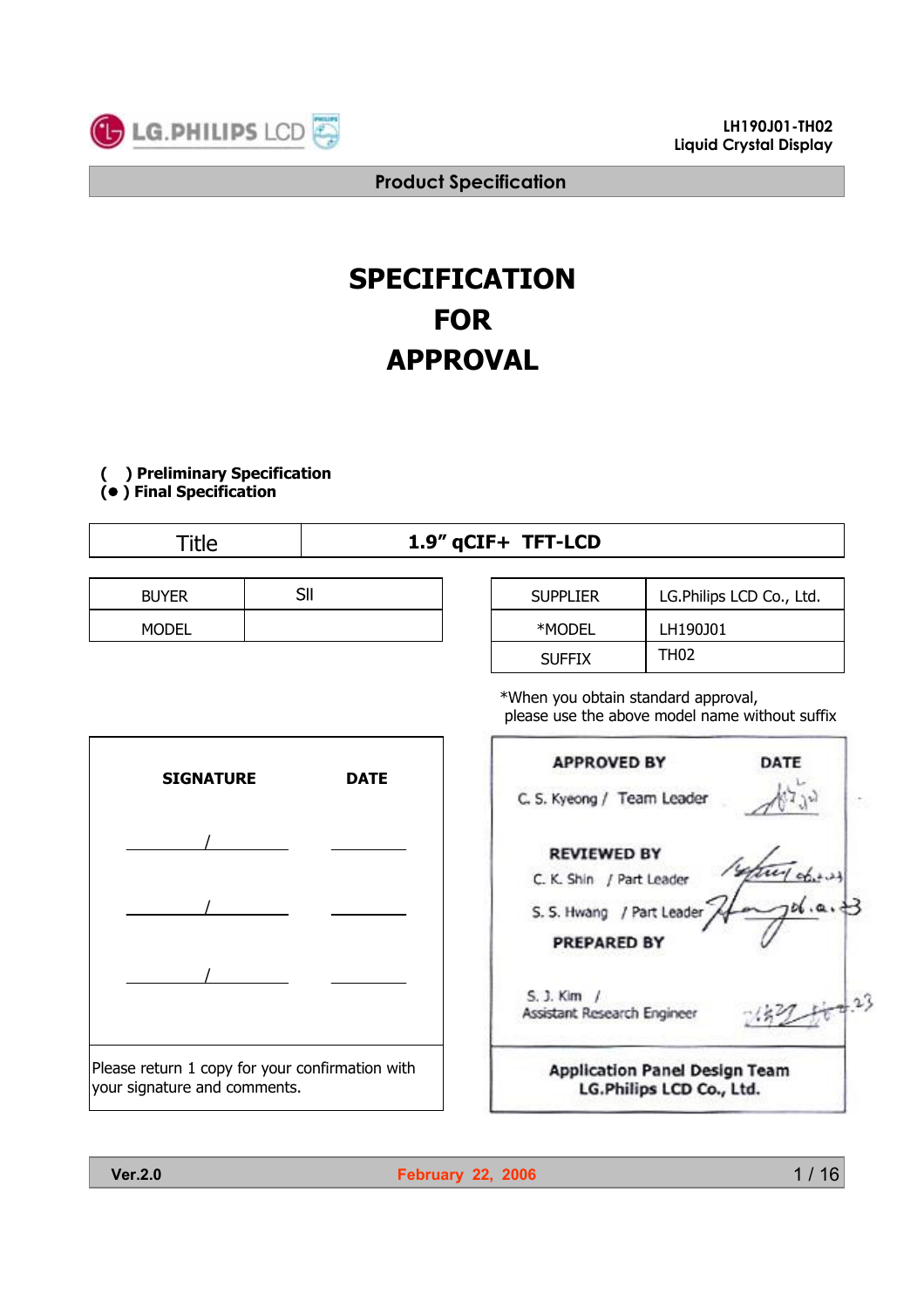

| No.            | <b>ITEM</b>                | Page           |
|----------------|----------------------------|----------------|
|                | <b>COVER</b>               | 1              |
|                | <b>CONTENTS</b>            | $\overline{2}$ |
|                | <b>RECORD OF REVISIONS</b> | 3              |
| 1              | <b>GENERAL DESCRIPTION</b> | 4              |
| $\overline{2}$ | ABSOLUTE MAXIMUM RATINGS   | 5              |
| 3              | ELECTRICAL SPECIFICATIONS  | 6              |
| 4              | OPTICAL SPECIFICATIONS     | 7              |
| 5              | MECHANICAL CHARACTERISTICS | 11             |
| 6              | <b>RELIABILITY TEST</b>    | 13             |
| $\overline{7}$ | PACKING FORM               | 14             |
| 8              | <b>PRECAUTIONS</b>         | 15             |
|                |                            |                |
|                |                            |                |
|                |                            |                |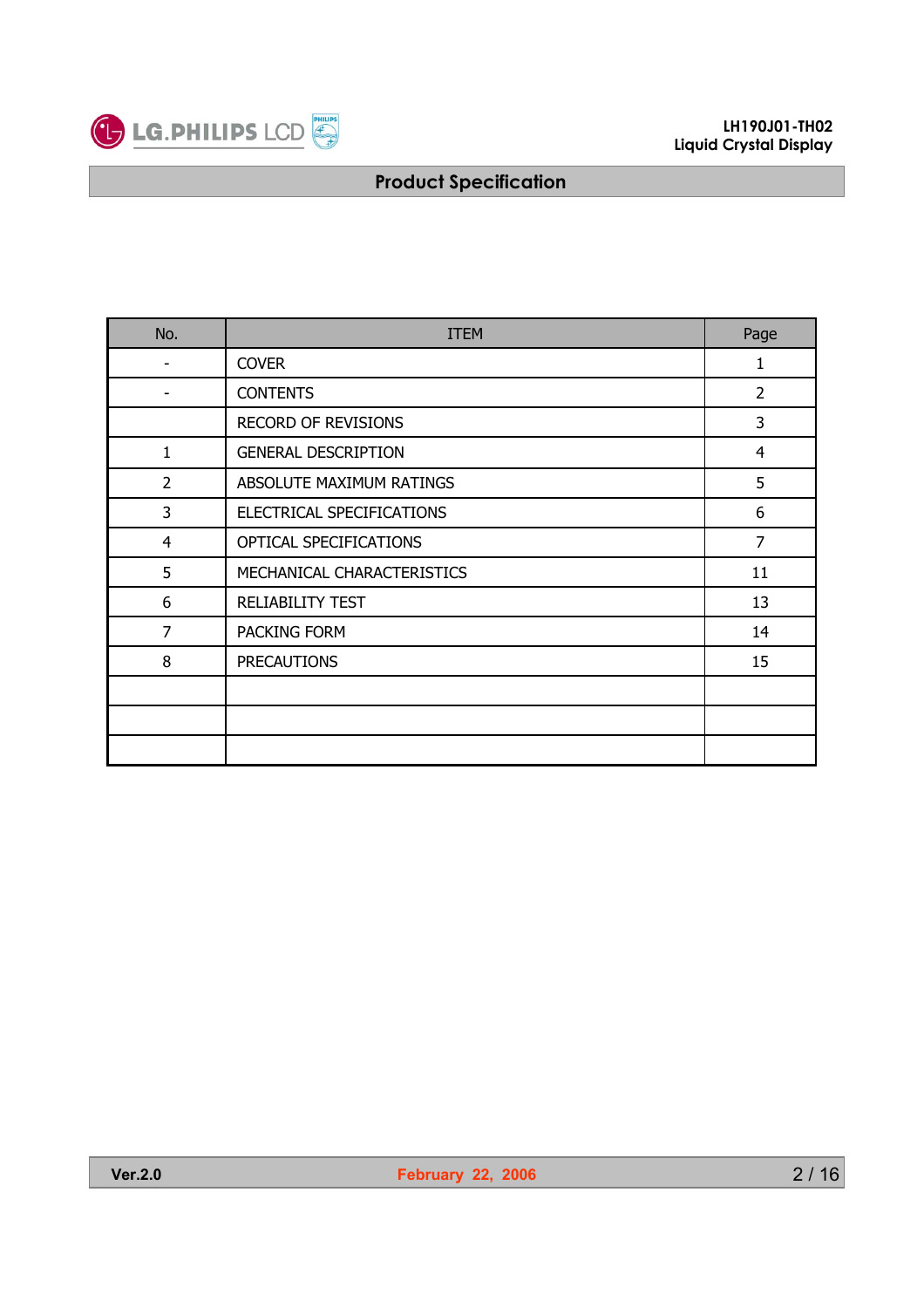

# **RECORDS OF REVISIONS**

| Revision No      | Revision No.                  | Page | DESCRIPTION                                                                          |
|------------------|-------------------------------|------|--------------------------------------------------------------------------------------|
| Ver1.0<br>Ver2.0 | FEB. 03, 2006<br>$\mathbf{1}$ | 14   | Ver1.0 was Released.<br>Package quantity in one box: 648 pcs. $\rightarrow$ 540 pcs. |
|                  |                               |      |                                                                                      |
|                  |                               |      |                                                                                      |
|                  |                               |      |                                                                                      |
|                  |                               |      |                                                                                      |
|                  |                               |      |                                                                                      |
|                  |                               |      |                                                                                      |
|                  |                               |      |                                                                                      |
|                  |                               |      |                                                                                      |
|                  |                               |      |                                                                                      |
|                  |                               |      |                                                                                      |
|                  |                               |      |                                                                                      |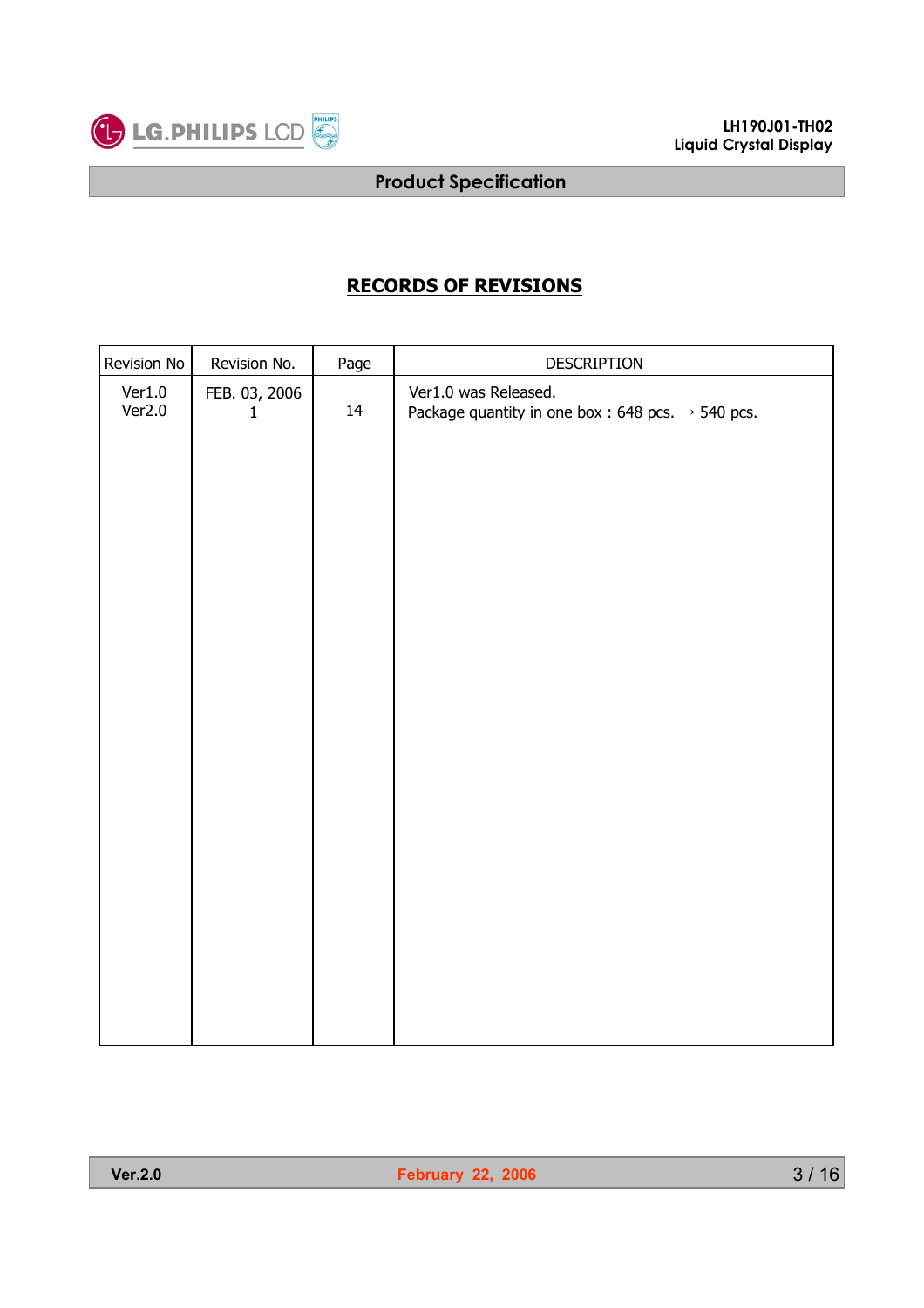

# **1. General Description**

The **LH190J01-TH02** model is a Thin Film Transistor- Liquid Crystal Display without polarizer. The matrix compose a-Si Thin Film Transistor as a active element.

It is a transmissive type display operating in the normally white mode. This TFT-LCD has **1.9 inch** diagonally measured active display area with  $qCIF+$  resolution( $176 \times RGB \times 220$  pixels)

Each pixel is divided into Red, Green and Blue sub-pixels or dots which are arranged in vertical stripes.

The LH190J01-TH02 has been designed to apply the interface method that enables low power.

The LH190J01-TH02 is intended to support applications where thin thickness, low power are critical factors and graphic display are important. In combination with the vertical arrangement of the sub-pixels, the LH190J01-TH02 characteristics provide an high quality display for mobile phone application.



### General Features

| 1.9 inch diagonal                                                 |
|-------------------------------------------------------------------|
| 33.7(H) x 45.0(V) x 0.7(D) mm(Typ.), Only panel without polarizer |
| $0.057$ mm $\times$ 0.171mm                                       |
| $176 \times$ RGB × 220 Pixels (RGB Stripes Arrangement)           |
| 50%(Typ.), Only CF                                                |
| 14 % (Typ.)                                                       |
| 2.6(Typ.) $\pm$ 0.26g                                             |
| 12 O'clock (COG PAD at 6 O'clock)                                 |
| R61503B                                                           |
| Transmissive Mode, Normally White                                 |
|                                                                   |

**Ver.2.0 February 22, 2006**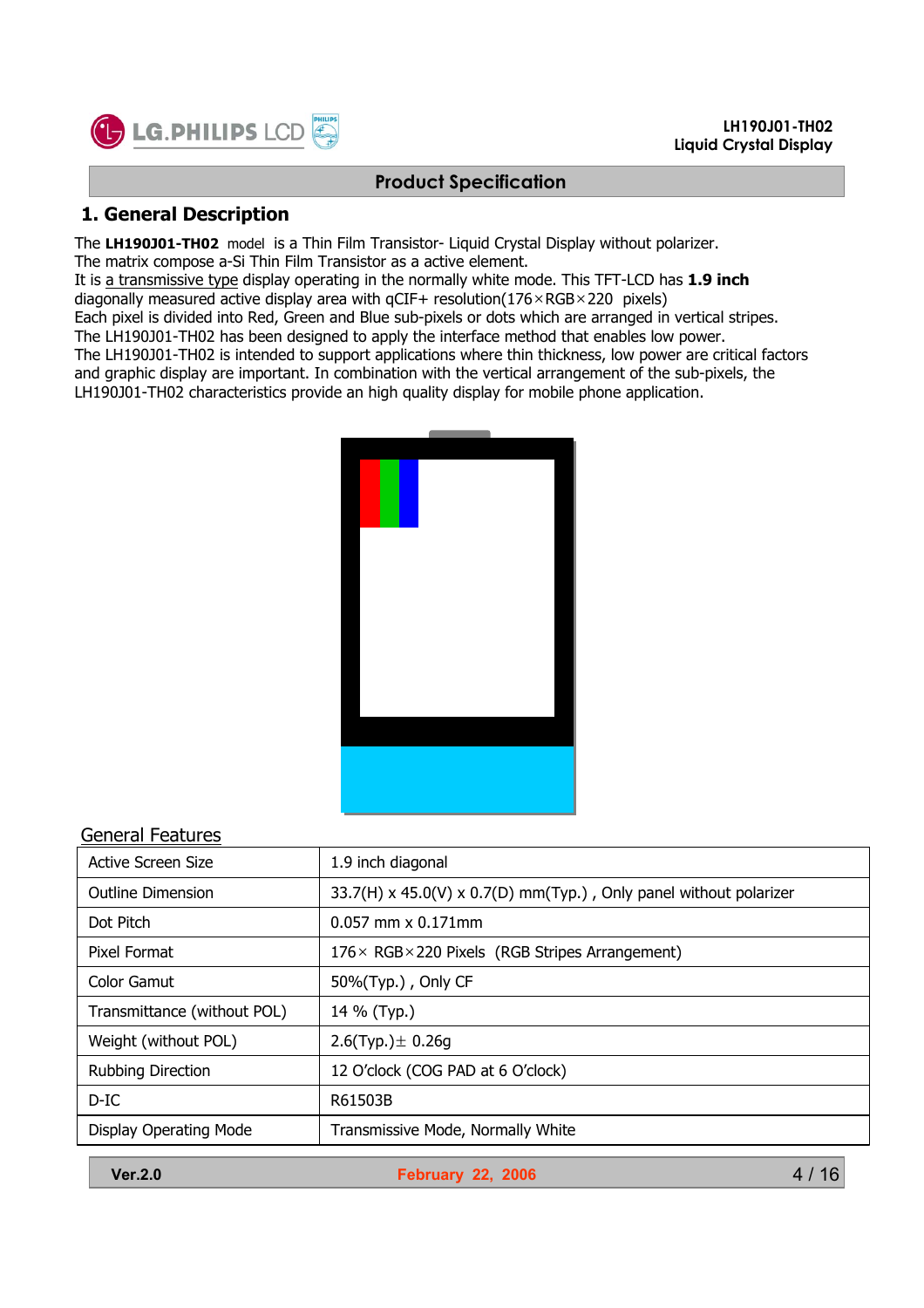

### **2. Absolute Maximum Ratings**

The following are maximum values which, if exceeded, may cause operation or damage to the unit.

| Parameter                      |                            |             | Value      | Unit | <b>Notes</b>    |
|--------------------------------|----------------------------|-------------|------------|------|-----------------|
|                                | Symbol                     | Min.        | Max.       |      |                 |
| LC Operating Voltage $*1$ )    | $V_{OP}$                   |             | 3.3 (Typ.) | v    | @ $25 \pm 5$ °C |
| <b>Operating Temperature</b>   | $\mathsf{T}_{\mathsf{OP}}$ | 70<br>$-20$ |            | Ĉ    |                 |
| Storage Temperature            | $\mathsf{T}_{\mathsf{ST}}$ | $-30$       | 80         | Ĉ    |                 |
| Operating Ambient Humidity *2) | $H_{OP}$                   | 10          | *3)        | %RH  |                 |
| Storage Humidity *2)           | $H_{ST}$                   | 10          | *4)        | %RH  |                 |

#### **Table 1. ABSOLUTE MAXIMUM RATINGS**

Notes:

\*2) Non-condensation.

 $*$ 3) Temp.  $\leq 60^{\circ}$  , 90% RH MAX.

\*4) Temp.  $>60^{\circ}$  , Absolute humidity shall be less than 90% RH at 60 $\circ$ .

<sup>\*1)</sup> Liquid Crystal driving voltage. Due to the characteristics of LC Material, this voltage vary with environmental temperature.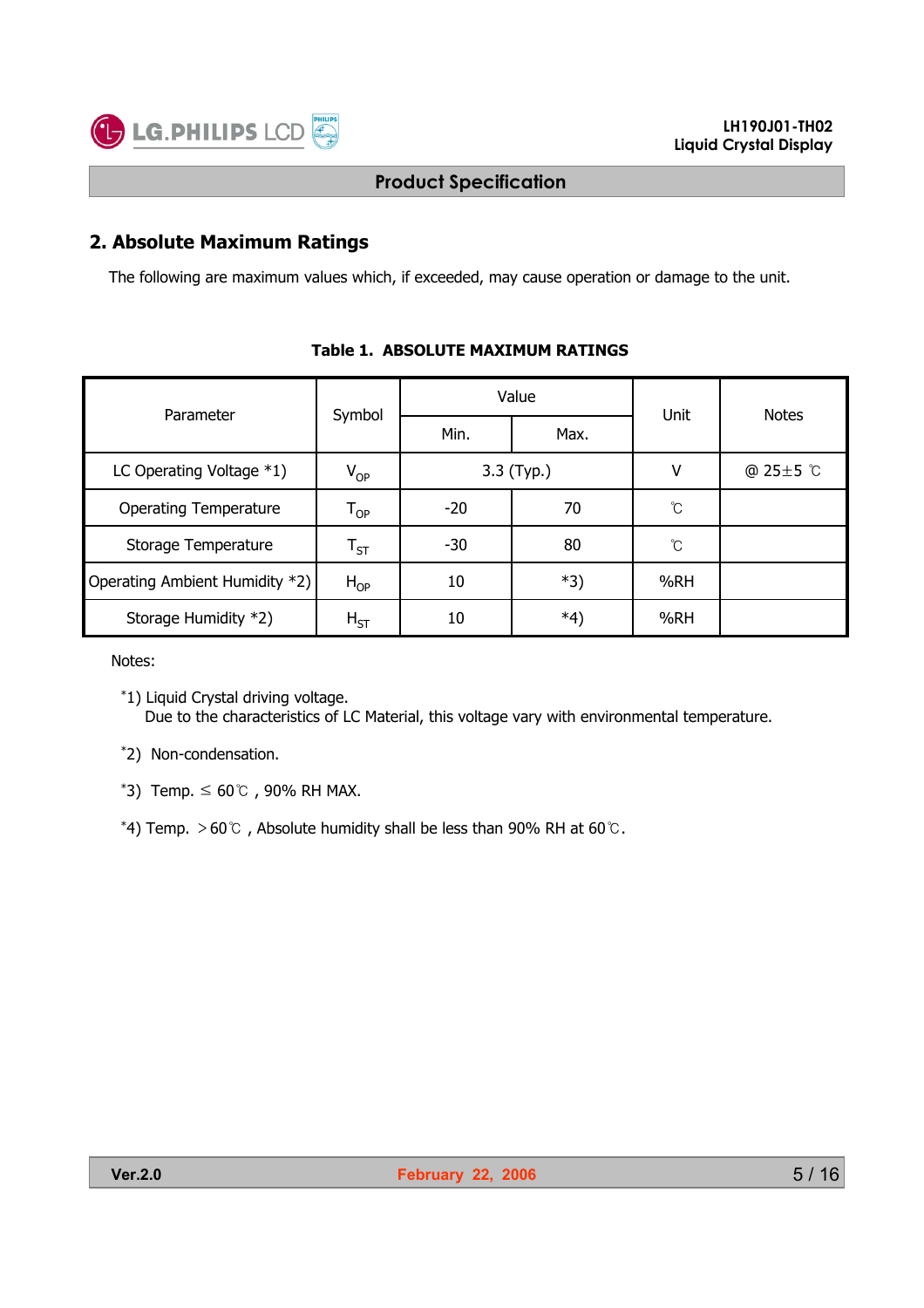

# **3. Electrical Specifications**

| Parameter                    |                        |        | Value |                  |      |              |
|------------------------------|------------------------|--------|-------|------------------|------|--------------|
|                              | Symbol                 | Min.   | Typ.  | Max.             | Unit | <b>Notes</b> |
| TFT Gate ON Voltage          | VGH $*1)$              | 12     | 14    | 16               | v    |              |
| TFT Gate OFF Voltage         | VGL $*2)$              | $-10$  | -8    | -6               | ۷    |              |
|                              | VcomH                  | 2.5    |       | 4                | v    |              |
| TFT Common Electrode Voltage | VcomL                  | $-1.5$ |       | $\boldsymbol{0}$ | v    | $*3)$        |
| TFT Kick-Back Voltage Max.   | $\Delta V_{\rm p}$ Max | 0.2    |       |                  | ٧    |              |
| TFT Kick-Back Voltage Min.   | $\Delta V_{\rm p}$ Min |        |       | 1.0              |      |              |

# **Table 2. Recommend Parameters for Electrical Characteristics**  $\qquad \qquad \textcircled{a 25} \pm 5^{\circ} \text{C}$

Notes:

\*1) VGH is TFT Gate Operating Voltage.

- \*2) VGL is TFT Gate Operating Voltage
	- The low voltage level of VGL signal must be fluctuated with same phase as Vcom, in case of Cadd (Storage on Gate) structure. The storage capacitance structure of LH190J01-TH02 is Cst (Storage on Common)
- \*3) Vcom must be adjusted to optimize display quality: Cross-talk, Contrast Ratio and etc.

#### **We just kindly recommend the setting-voltage as the reference value.**

# **In order to get the optimized display quality, the setting-voltage should be changed as based on customer's developing condition.**

**(The display quality could be changed by customer's setting-voltage.)**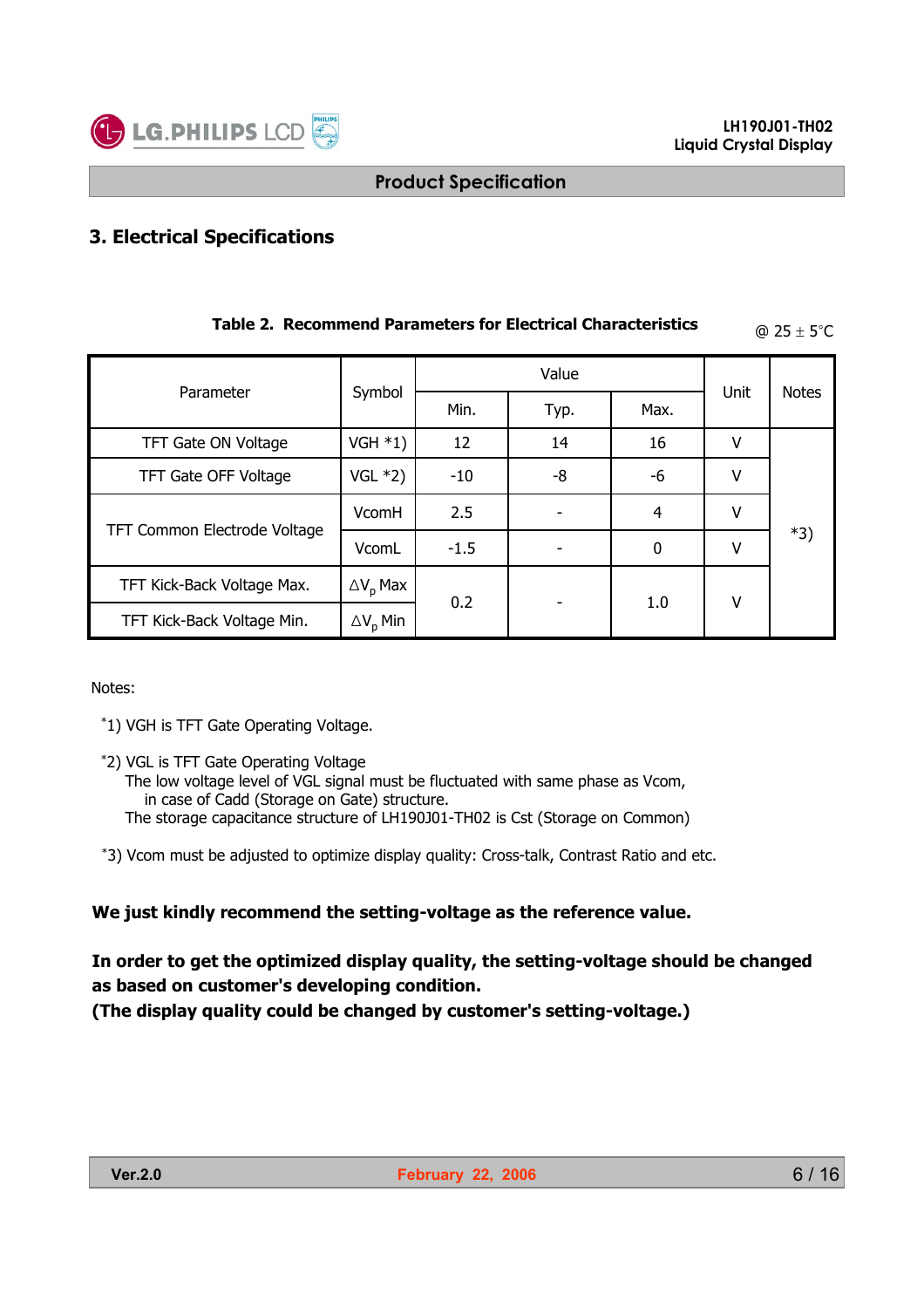

# **4. Optical Specification**

Optical characteristics are determined after the unit has been 'ON' and stable for approximately 30 minutes in a dark environment at 25 °C. The values specified are at an approximate distance 50cm from the TFT-LCD surface at a viewing angle of  $\Phi$  and  $\theta$  equal to 0 °.

Measurement condition: Refer to next pages ( C-light source, Halogen Lamp )

- \*1): with Polarizer
- \*2): without Polarizer
- \*3): only Color Filter glass

| Parameter                |             |                | Values                   |       | Unit          | <b>Notes</b> |  |
|--------------------------|-------------|----------------|--------------------------|-------|---------------|--------------|--|
|                          | Symbol      | Min            | Typ                      | Max   |               |              |  |
| *1) Threshold Voltage    | <b>Vsat</b> | 2.0            | 2.1                      | 2.2   | V             |              |  |
|                          | Vth         | 1.0            | 1.1                      | 1.2   | V             | Fig.2        |  |
| *2) Transmittance        | $T(\% )$    |                | 14                       |       | $\frac{0}{0}$ | Fig.1        |  |
| *1) Contrast Ratio       | C/R         | 300            | 350                      | -     |               |              |  |
| *1) Response Time        | $Tr+Tf$     | $\overline{a}$ | 25                       | 40    | msec.         | Fig.3        |  |
|                          | <b>Rx</b>   | 0.579          | 0.599                    | 0.619 |               |              |  |
|                          | Ry          | 0.300          | 0.320                    | 0.340 |               |              |  |
|                          | Gx          | 0.290          | 0.310                    | 0.330 |               |              |  |
| *3) CIE Color Coordinate | Gy          | 0.543          | 0.563                    | 0.583 |               |              |  |
|                          | Bx          | 0.118          | 0.138                    | 0.158 |               |              |  |
|                          | By          | 0.140          | 0.160                    | 0.180 |               |              |  |
|                          | Wx          | 0.288          | 0.308                    | 0.328 |               |              |  |
|                          | Wy          | 0.324          | 0.344                    | 0.364 |               |              |  |
|                          | $\Theta$    | 45             |                          |       |               |              |  |
| *1) Viewing Angle        | $\Theta$ r  | 45             | $\overline{\phantom{a}}$ | -     |               | C/R > 10     |  |
|                          | $\Theta$ u  | 35             | $\overline{\phantom{a}}$ |       | Degree        | Fig.4        |  |
|                          | $\Theta$ d  | 15             |                          |       |               |              |  |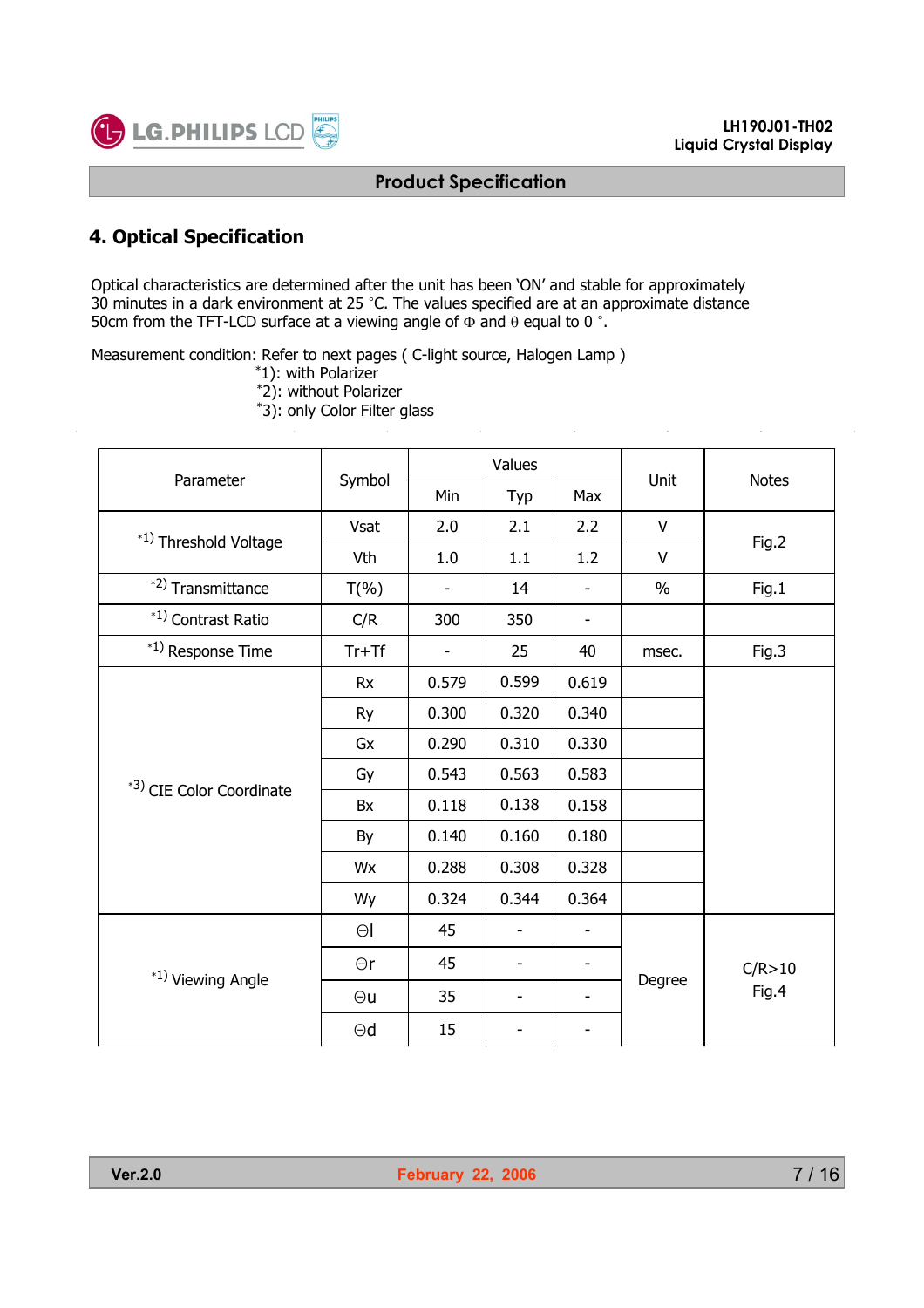

Notes : 1. Contrast Ratio(CR) is defined mathematically as :

Surface Luminance with all white pixels

Contrast Ratio =

Surface Luminance with all black pixels

- 2. Surface luminance is the center point across the TFT-LCD surface 500mm from the surface with all pixels displaying white. For more information see FIG 1.
- 3. Response time is the time required for the display to transition from white to black(Rise Time, Tr) and from black to white(Falling Time, Tf). For additional information see FIG 3.
- 4. Viewing angle is the angle at which the contrast ratio is greater than 10. The angles are determined for the horizontal or x axis and the vertical or y axis with respect to the z axis which is normal to the TFT-LCD surface. For more information see FIG 4.
- 5. Optimum contrast is obtained by adjusting the TFT-LCD Threshold voltage(Vth & Vsat)

#### **FIG. 1 Optical Characteristic Measurement Equipment and Method**



#### **LCD-7000 System**

#### **<Transmissive Mode>**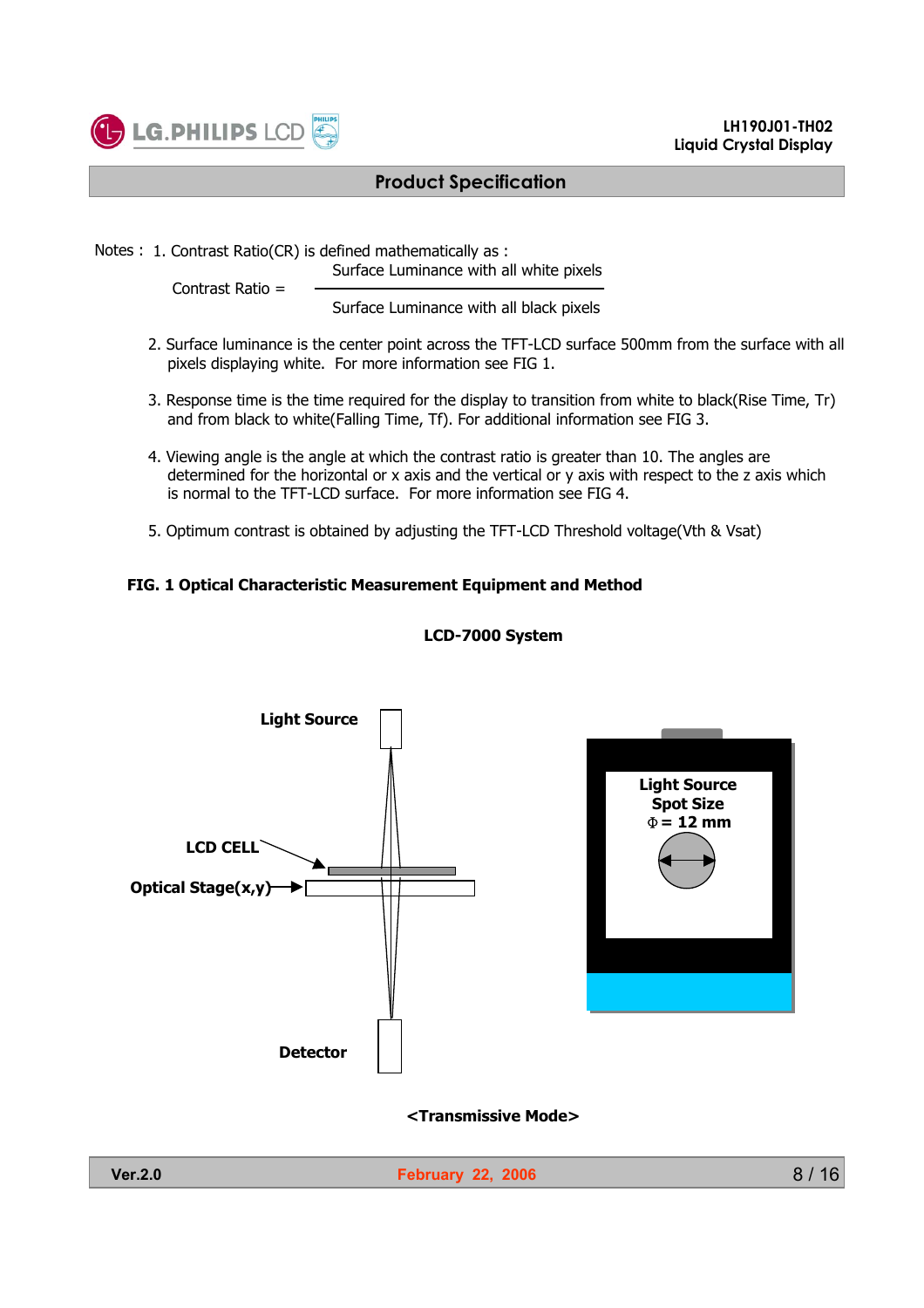

#### **FIG. 2 The definition of Vth and Vsat**



#### **FIG. 3 The definition of Response Time**

The response time is defined as the following figure and shall be measured by switching the input signal for "black" and "white".



\* Voltage conditions for Response time Vgate : 19V DC Vdata : 0V~3.3V DC Vcom : 0V (Ground)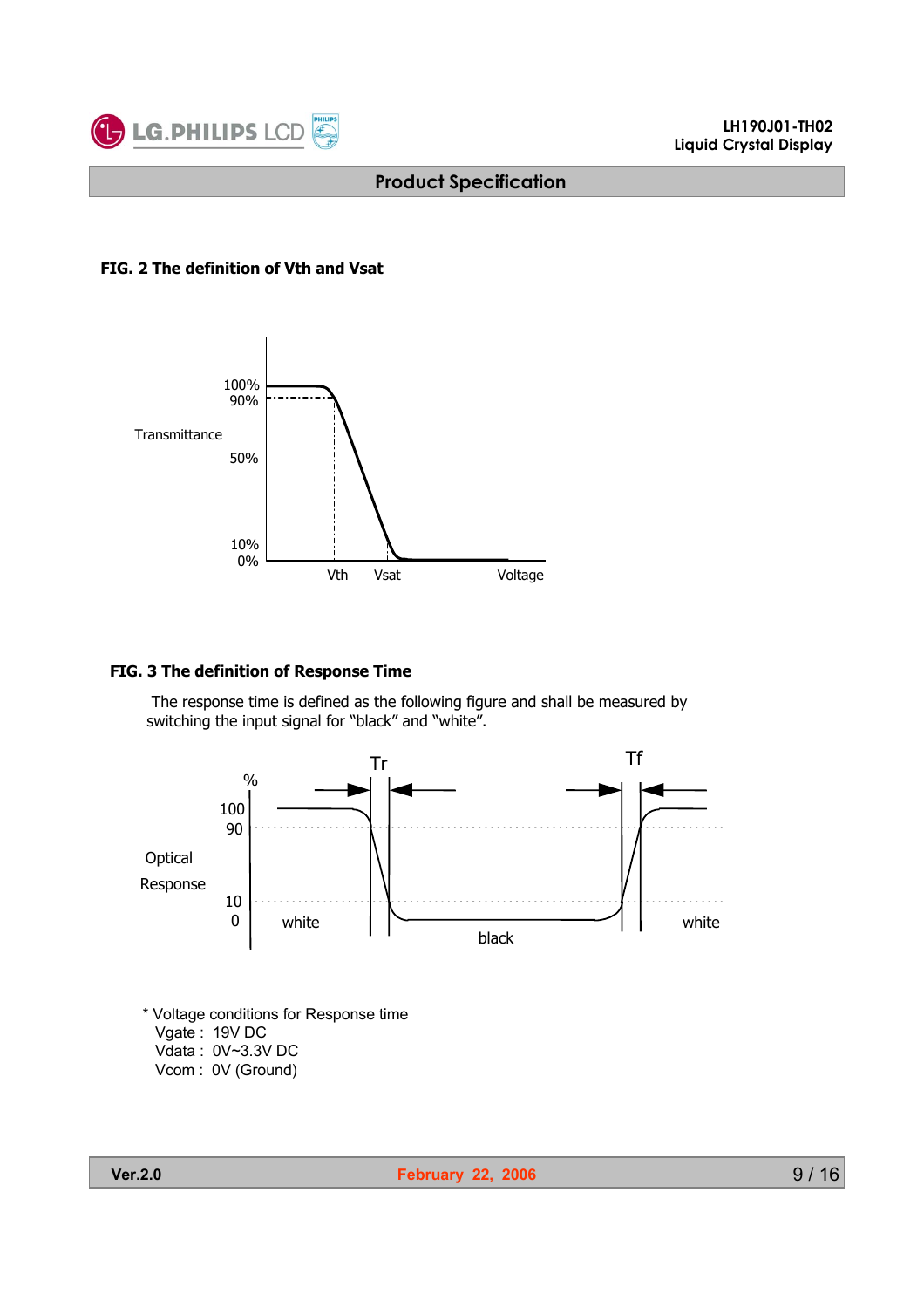

#### **FIG. 4 The definition of viewing angle**

<dimension of viewing angle range>

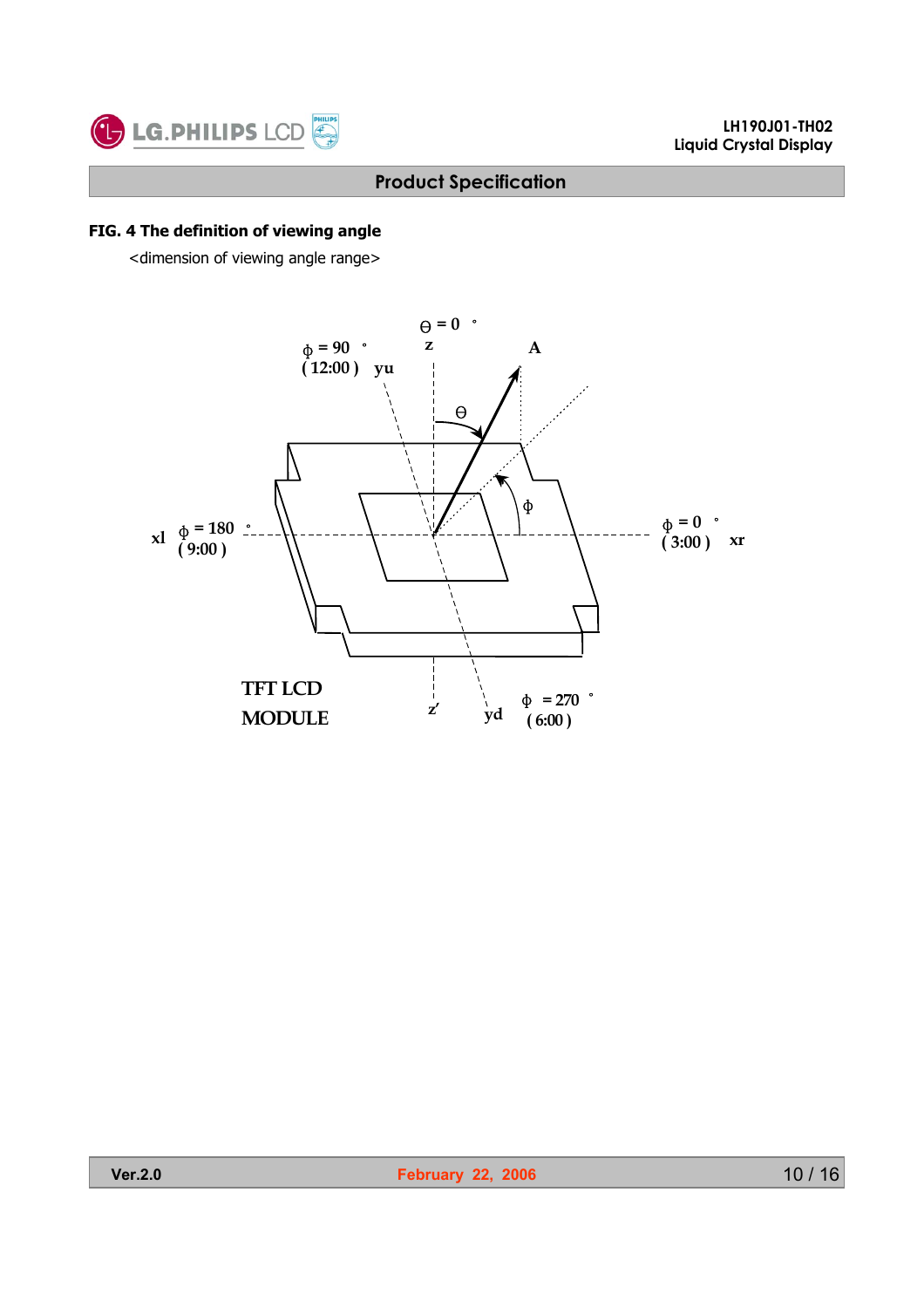

# **5. Mechanical Characteristics**

The contents provide general mechanical characteristics for the model **LH190J01-TH02**. In addition the figures in the following page are detailed mechanical drawing of the TFT-LCD.

| Parameter                         | Symbol                                                                                                                                                                                                                                                                                                                                                                                                                        | Specification | Unit | <b>Notes</b> |
|-----------------------------------|-------------------------------------------------------------------------------------------------------------------------------------------------------------------------------------------------------------------------------------------------------------------------------------------------------------------------------------------------------------------------------------------------------------------------------|---------------|------|--------------|
| <b>Active Area</b>                | A                                                                                                                                                                                                                                                                                                                                                                                                                             | 30.096        | mm   |              |
|                                   | B<br>37.620<br>$\mathsf{C}$<br>33.70±0.2<br>D<br>$41.42 \pm 0.2$<br>E<br>33.70±0.2<br>F<br>$45.00 \pm 0.2$<br>T<br>$0.7 + 0.05$<br>$2.00 + 0.1$<br>G<br>$1.80 + 0.1$<br>H<br>L<br>$1.802 \pm 0.1$<br>$\mathbf{J}$<br>$1.802 \pm 0.1$<br>K<br>$3.58 + 0.2$<br>10.0<br>L<br>M<br>11.85<br>21.85<br>N<br>P<br>$0.6 + 0.1$<br>$1.55 + 0.1$<br>$\mathsf{O}$<br>0.35<br>Q<br>$1.2 \pm 0.1$<br>$\mathsf R$<br>S<br>0.6<br>20.70<br>U | mm            |      |              |
|                                   |                                                                                                                                                                                                                                                                                                                                                                                                                               |               | mm   |              |
| <b>Upper Glass Size</b>           |                                                                                                                                                                                                                                                                                                                                                                                                                               |               | mm   |              |
| <b>Bottom Glass Size</b>          |                                                                                                                                                                                                                                                                                                                                                                                                                               |               | mm   |              |
|                                   | 0.9<br>v<br>$0.3 \pm 0.1$<br>W<br>$2.6 \pm 0.26$                                                                                                                                                                                                                                                                                                                                                                              | mm            |      |              |
| Panel thickness                   |                                                                                                                                                                                                                                                                                                                                                                                                                               |               | mm   |              |
|                                   |                                                                                                                                                                                                                                                                                                                                                                                                                               |               | mm   |              |
| Cell Margin                       |                                                                                                                                                                                                                                                                                                                                                                                                                               |               | mm   |              |
|                                   |                                                                                                                                                                                                                                                                                                                                                                                                                               |               | mm   |              |
|                                   |                                                                                                                                                                                                                                                                                                                                                                                                                               |               | mm   |              |
| COG PAD Area                      |                                                                                                                                                                                                                                                                                                                                                                                                                               |               | mm   |              |
| <b>End Seal Size</b>              |                                                                                                                                                                                                                                                                                                                                                                                                                               |               | mm   | Max.         |
| Glass Edge to End Seal            |                                                                                                                                                                                                                                                                                                                                                                                                                               |               | mm   | Min.         |
| Glass Edge to End Seal Edge       |                                                                                                                                                                                                                                                                                                                                                                                                                               |               | mm   | Max.         |
| Upper Glass Edge to D-IC          |                                                                                                                                                                                                                                                                                                                                                                                                                               |               | mm   |              |
| Bottom Glass Edge to D-IC         |                                                                                                                                                                                                                                                                                                                                                                                                                               |               | mm   |              |
| D-IC to FPC                       |                                                                                                                                                                                                                                                                                                                                                                                                                               |               | mm   |              |
| FPC to Glass Edge                 |                                                                                                                                                                                                                                                                                                                                                                                                                               |               | mm   |              |
| End Seal Height                   |                                                                                                                                                                                                                                                                                                                                                                                                                               |               | mm   | Max.         |
| FPC Length                        |                                                                                                                                                                                                                                                                                                                                                                                                                               |               | mm   |              |
| FPC Pad Length(Metal)             |                                                                                                                                                                                                                                                                                                                                                                                                                               |               | mm   |              |
| FPC Pad(metal area) to Glass Edge |                                                                                                                                                                                                                                                                                                                                                                                                                               |               | mm   |              |
| Weight                            |                                                                                                                                                                                                                                                                                                                                                                                                                               |               | g    |              |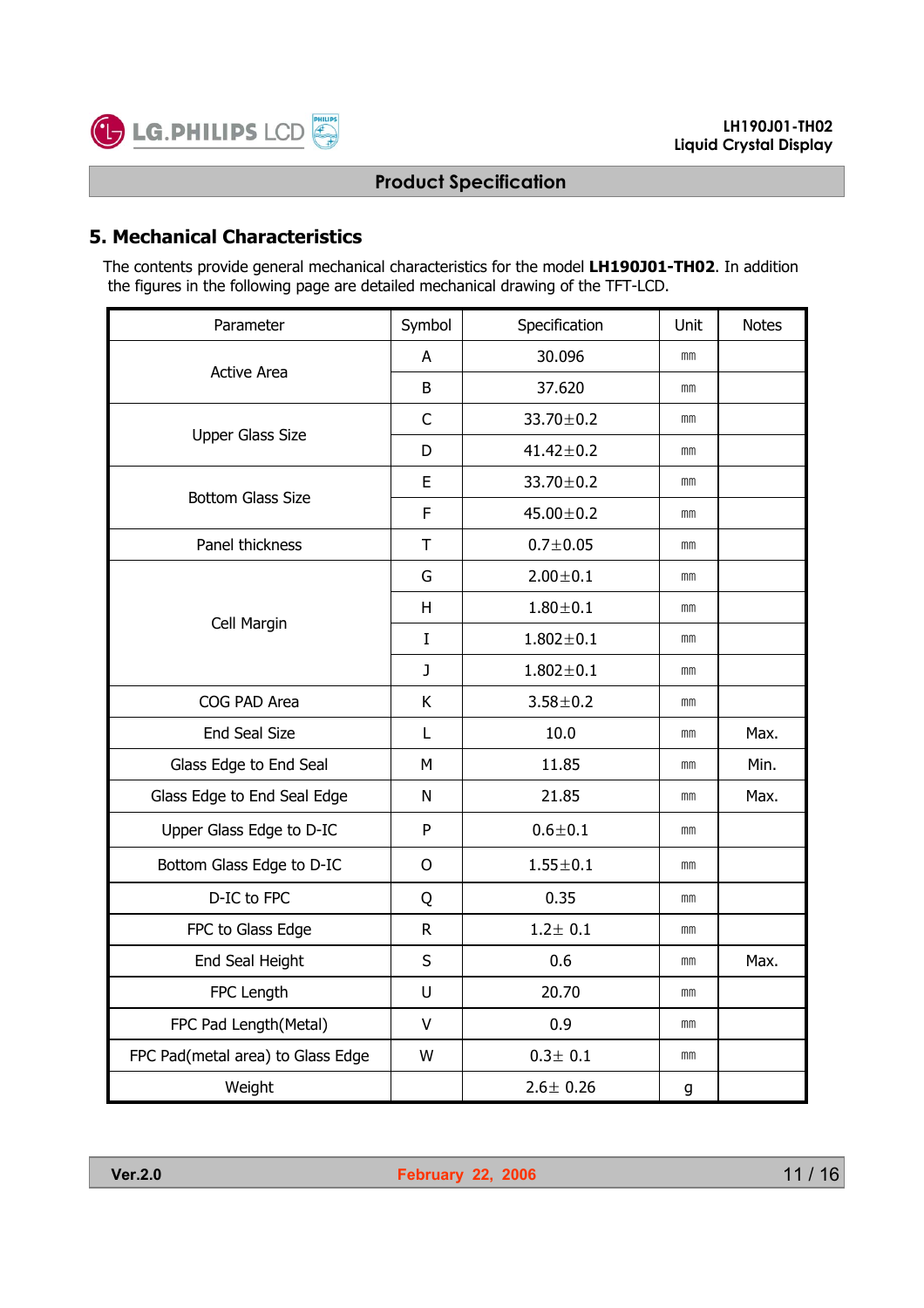

### **FIG. 5 Outline Dimension of TFT-LCD Cell**

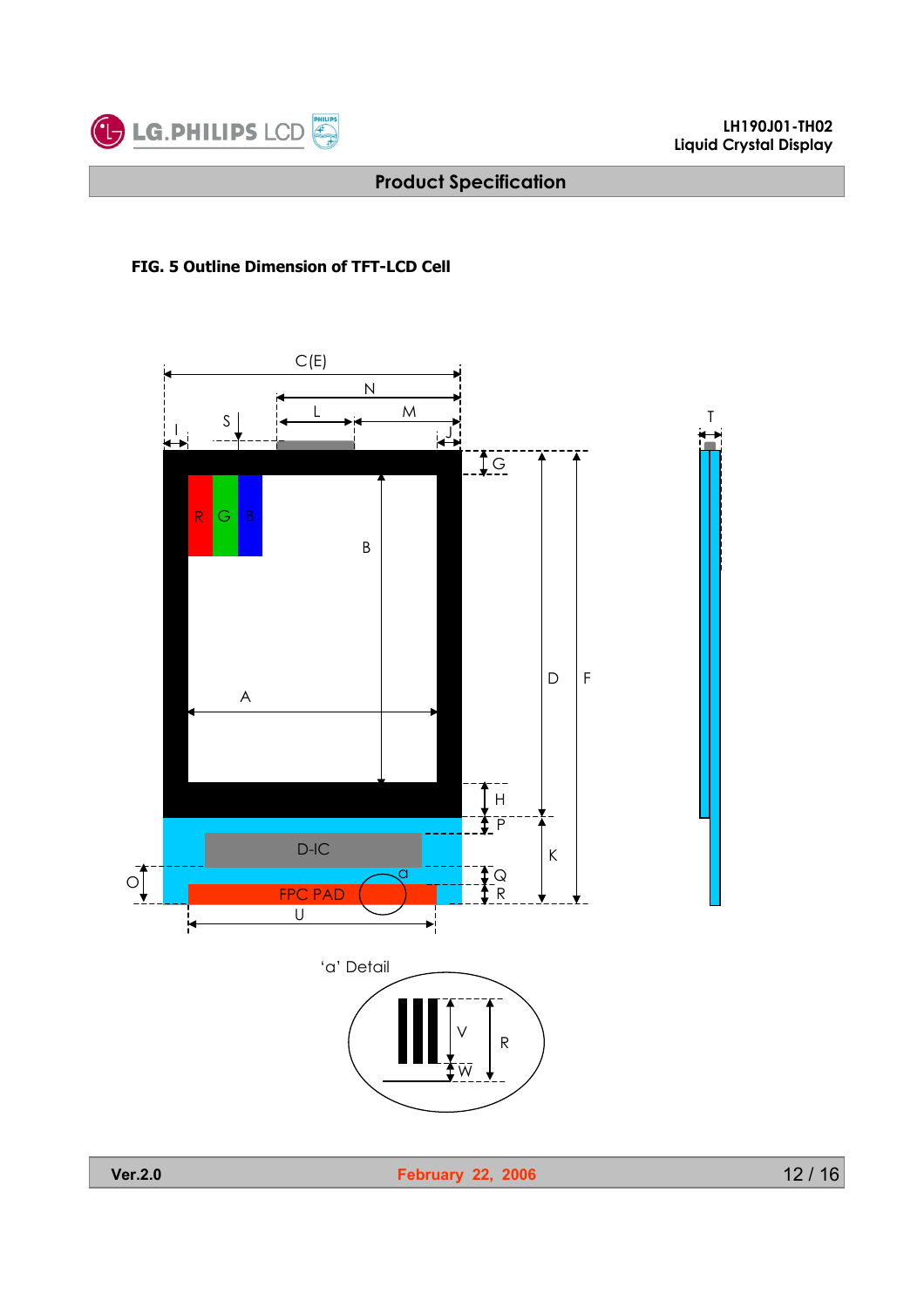

# **6. Reliability Test**

Absolute Maximum Conditions

| No. | Parameter                    | Condition               |  |
|-----|------------------------------|-------------------------|--|
|     | <b>Operating Temperature</b> | -20 ~ 70℃               |  |
|     | Storage Temperature          | $-30 \sim 80^{\circ}$ C |  |

Reliability test conditions ( Polarizer characteristics null )

| No.            | Test Items                                | <b>Test Condition</b>                                         |                             |
|----------------|-------------------------------------------|---------------------------------------------------------------|-----------------------------|
| 1              | High Temperature Storage                  | $T = 80^{\circ}$ for 500hr                                    |                             |
| $\overline{2}$ | Low Temperature Storage                   | $T = -30^{\circ}$ for 500hr                                   |                             |
| 3              | High Temperature Operating                | $T = 70^{\circ}$ for 500hr                                    | Module                      |
| 4              | Low Temperature Operating                 | $T = -20^{\circ}$ for 500hr<br>(But no condensation of dew)   | (Without)<br>Contamination) |
| 5              | High Temp. and High Humidity<br>Operating | $T = 60^{\circ}C$ /90% for 500hr<br>(But no condensation dew) |                             |
| 6              | <b>Thermal Shock</b>                      | $-30 \sim 80$ °C, 100 cycle                                   |                             |
| 7              | Packing Shock                             | 1 coner, 3edge, 6face / 76 cm Drop                            |                             |
| 8              | <b>Packing Vibration</b>                  | Random 1.06Grms XYZ 30min for each<br>direction               | Packing                     |

 $*1$ ) No.1~ No.6 : No guarantee for panel, only for module with the above test conditions.

2) No.7 $\sim$  No.8 : Refer to 7-1) Packing Ass'y on page 14.

#### Result Evaluation Criteria

TFT- LCD Panel should be at room temperature for 2 hours when the display quality test is over. There should be no particular change which might affect the practical display function and the display quality test should be conducted under normal operating condition.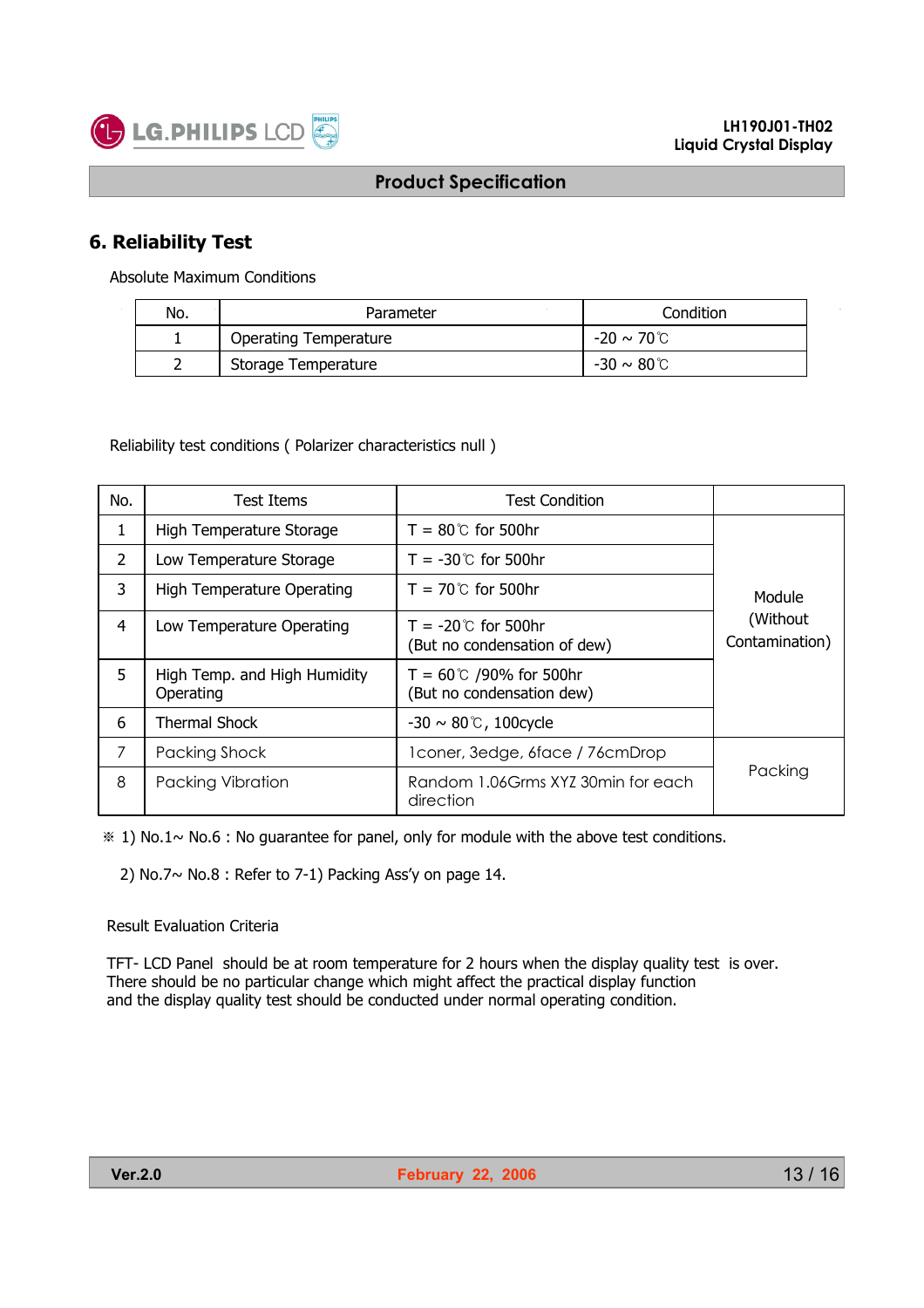

# **7. Packing Form**

- a) Package quantity in one box : 540 pcs
- b) Box Size : 393mm X 339mm X 135mm

# **7-1. PACKING ASS'Y**



### **7-2. PALLET ASS'Y**





**Ver.2.0 February 22, 2006** 

**DESCRI** 

PTION

**MATERIAL**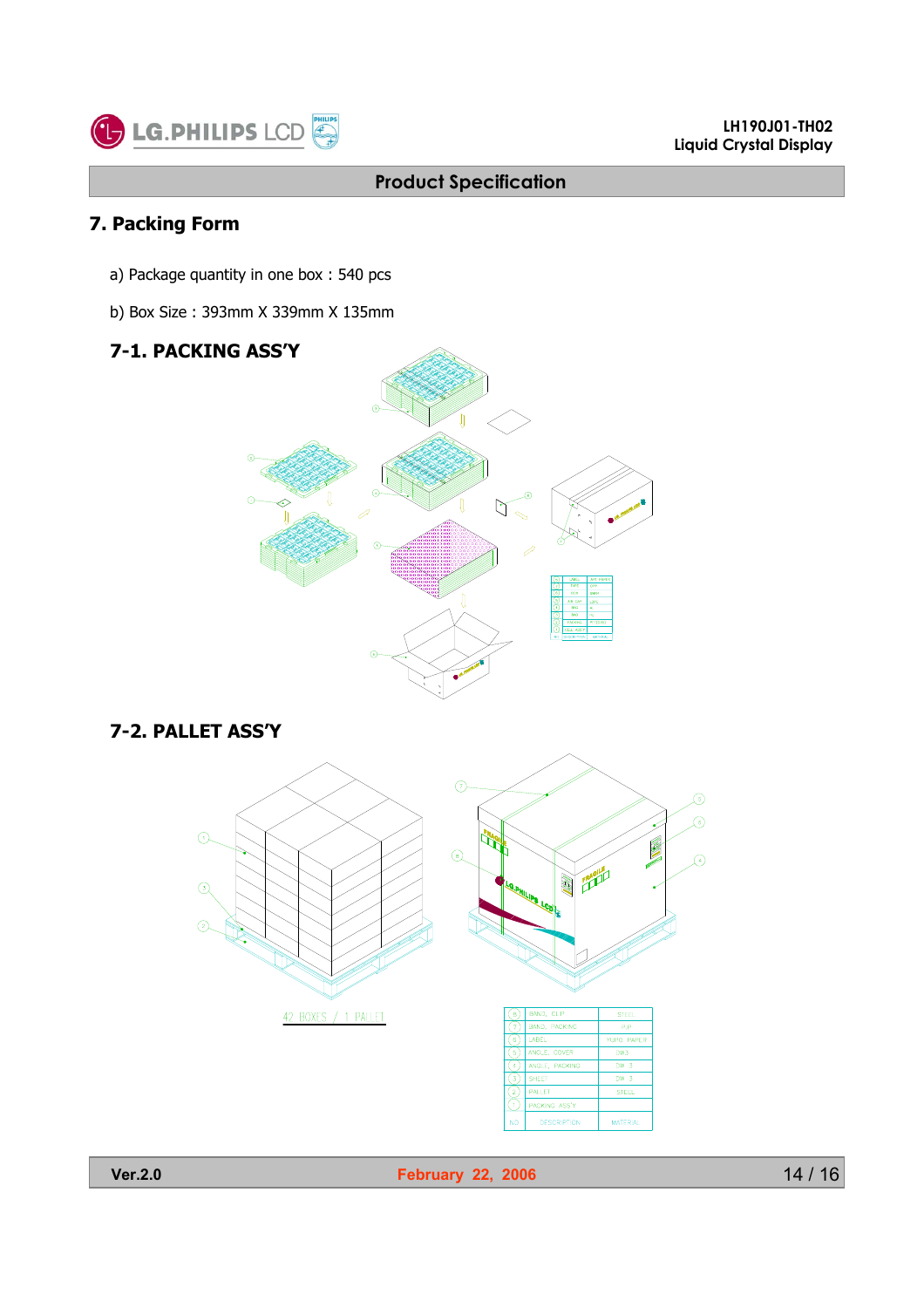

#### **8. PRECAUTIONS**

Please pay attention to the following when you use this TFT-LCD panel.

#### **8-1. MOUNTING PRECAUTIONS**

- 1) When the surface becomes dusty, please wipe gently with absorbent cotton or other soft materials.
- 2) Since a TFT-LCD Panel is composed of electronic circuits, it is not strong to electrostatic discharge. Make certain that treatment persons are connected to ground through wrist band etc .
- 3) Do not leave at the high temperature and high humidity in long time.
- 4) Do not leave the TFT-LCD panel from direct sunlight.
- 5) Do not contact with water to avoid Metal corrosion.
- 6) The TFT-LCD Panel shall be installed flat, without twisting or bending

### **8-2. OPERATING PRECAUTIONS**

- 1) The spike noise causes the mis-operation of circuits. It should be lower than following voltage :  $V=\pm 200$ mV(Over and under shoot voltage)
- 2) Response time depends on the temperature.(In lower temperature, it becomes longer.)
- 3) Brightness depends on the temperature. (In lower temperature, it becomes lower.) And in lower temperature, response time(required time that brightness is stable after turned on) becomes longer.
- 4) Be careful for condensation at sudden temperature change. Condensation makes damage to polarizer or electrical contacted parts. And after fading condensation, smear or spot will occur.
- 5) When fixed patterns are displayed for a long time, remnant image is likely to occur.
- 6) The TFT-LCD shall be operated within the temperature limits specified. when you operate the TFT-LCD panel at below(beyond) the limit specified,It may cause damage or image degradation. This phenomenon may not recover.

#### **8-3. ELECTROSTATIC DISCHARGE CONTROL**

Since a module is composed of electronic circuits, it is not strong to electrostatic discharge. Make certain that treatment persons are connected to ground through wrist band etc. And don't touch interface pin directly.